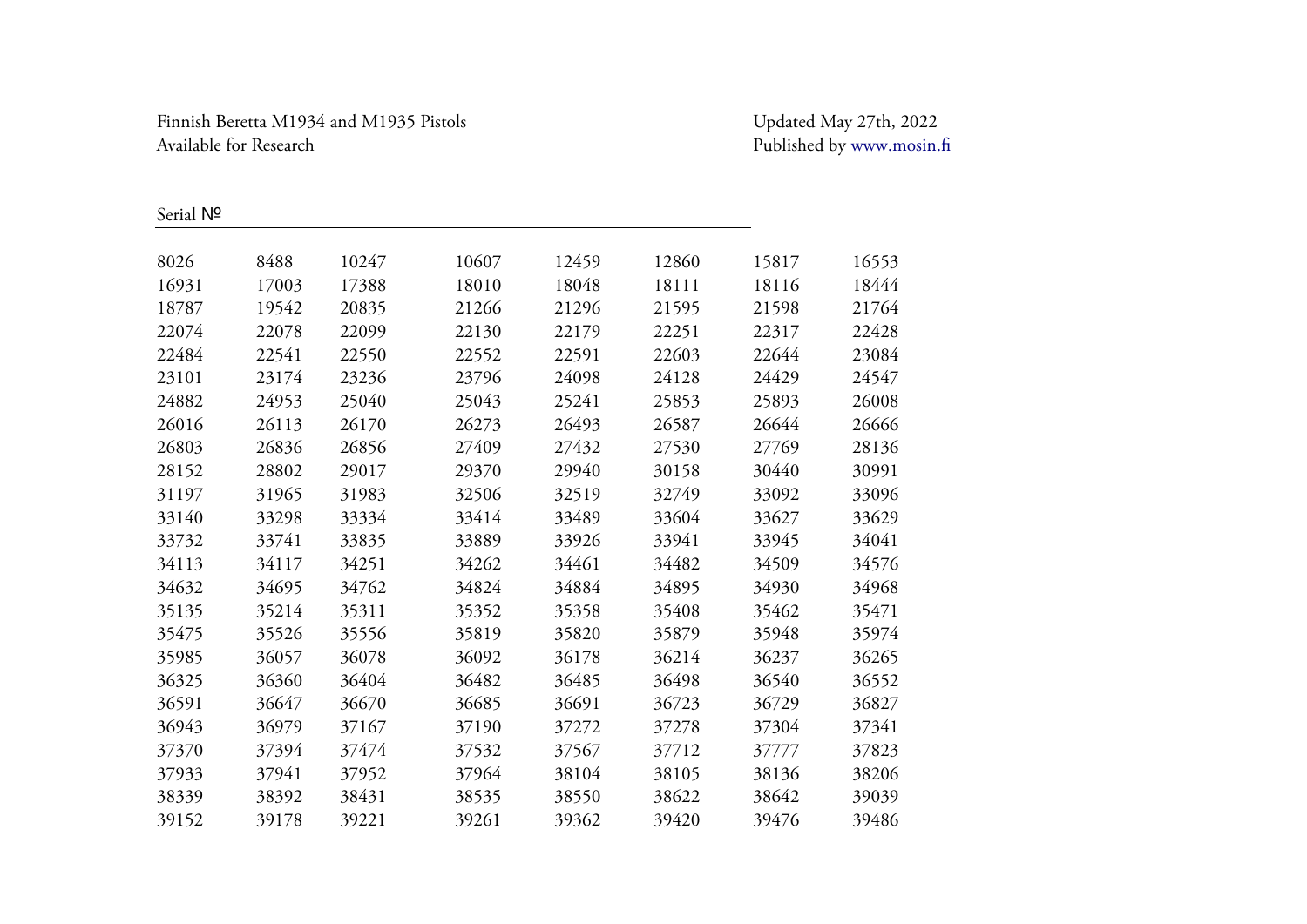| 39645  | 39685  | 39694  | 39745  | 39763  | 39949  | 40011  | 40051  |
|--------|--------|--------|--------|--------|--------|--------|--------|
| 40147  | 40191  | 40266  | 40325  | 40342  | 40365  | 40538  | 40554  |
| 40563  | 40598  | 40622  | 40632  | 40638  | 40693  | 40798  | 40827  |
| 40837  | 40956  | 41028  | 41047  | 41096  | 41148  | 41186  | 41236  |
| 41286  | 41409  | 41432  | 41534  | 41549  | 41678  | 41824  | 41854  |
| 41932  | 41943  | 41961  | 42037  | 42136  | 42202  | 42207  | 42211  |
| 42213  | 42222  | 42226  | 42230  | 42233  | 42238  | 42239  | 42241  |
| 42243  | 42245  | 42246  | 42253  | 42254  | 42256  | 42260  | 42263  |
| 42264  | 42268  | 42273  | 42274  | 42275  | 42279  | 42282  | 42283  |
| 42287  | 42289  | 42291  | 42293  | 42296  | 42304  | 42313  | 42315  |
| 42328  | 42329  | 42330  | 42367  | 42370  | 42405  | 42411  | 42547  |
| 42606  | 42659  | 42660  | 42889  | 43696  | 44196  | 44302  | 44304  |
| 44309  | 44311  | 44318  | 44322  | 44326  | 44327  | 44328  | 44329  |
| 44337  | 44338  | 44344  | 44345  | 44346  | 44349  | 44351  | 44352  |
| 44357  | 44358  | 44359  | 44361  | 44362  | 44368  | 44374  | 44379  |
| 44381  | 44383  | 44394  | 44406  | 44408  | 44411  | 44414  | 44418  |
| 44424  | 44437  | 44438  | 44445  | 44446  | 44451  | 44452  | 44455  |
| 44462  | 44468  | 44471  | 44475  | 44480  | 44488  | 44493  | 44497  |
| 44499  | 44564  | 44582  | 49134  | 387686 | 387914 | 417855 | 417888 |
| 417895 | 417951 | 417956 | 417969 | 462471 | 465480 | 466202 | 466624 |
| 466695 | 466701 | 467431 | 467435 | 467486 | 467500 | 467610 | 467650 |
| 467721 | 467731 | 467732 | 467734 | 467745 | 467749 | 467751 | 467752 |
| 467803 | 467808 | 467922 | 467926 | 467931 | 467940 | 467943 | 467945 |
| 467952 | 467954 | 467956 | 467957 | 467958 | 467960 | 467962 | 467968 |
| 467971 | 467974 | 467975 | 467977 | 467989 | 467992 | 467999 | 468000 |
| 468001 | 468018 | 468020 | 468023 | 468048 | 468055 | 468073 | 468082 |
| 468092 | 468096 | 468100 | 468107 | 468110 | 468111 | 468113 | 468129 |
| 468132 | 468137 | 468140 | 468146 | 468147 | 468149 | 468151 | 468156 |
| 468157 | 468158 | 468163 | 468164 | 468167 | 468180 | 468186 | 468187 |
| 468192 | 468194 | 468204 | 468214 | 468219 | 468221 | 468223 | 468225 |
| 468228 | 468236 | 468248 | 468249 | 468251 | 468261 | 468262 | 468263 |
| 468265 | 468279 | 468285 | 468286 | 468289 | 468296 | 468299 | 468302 |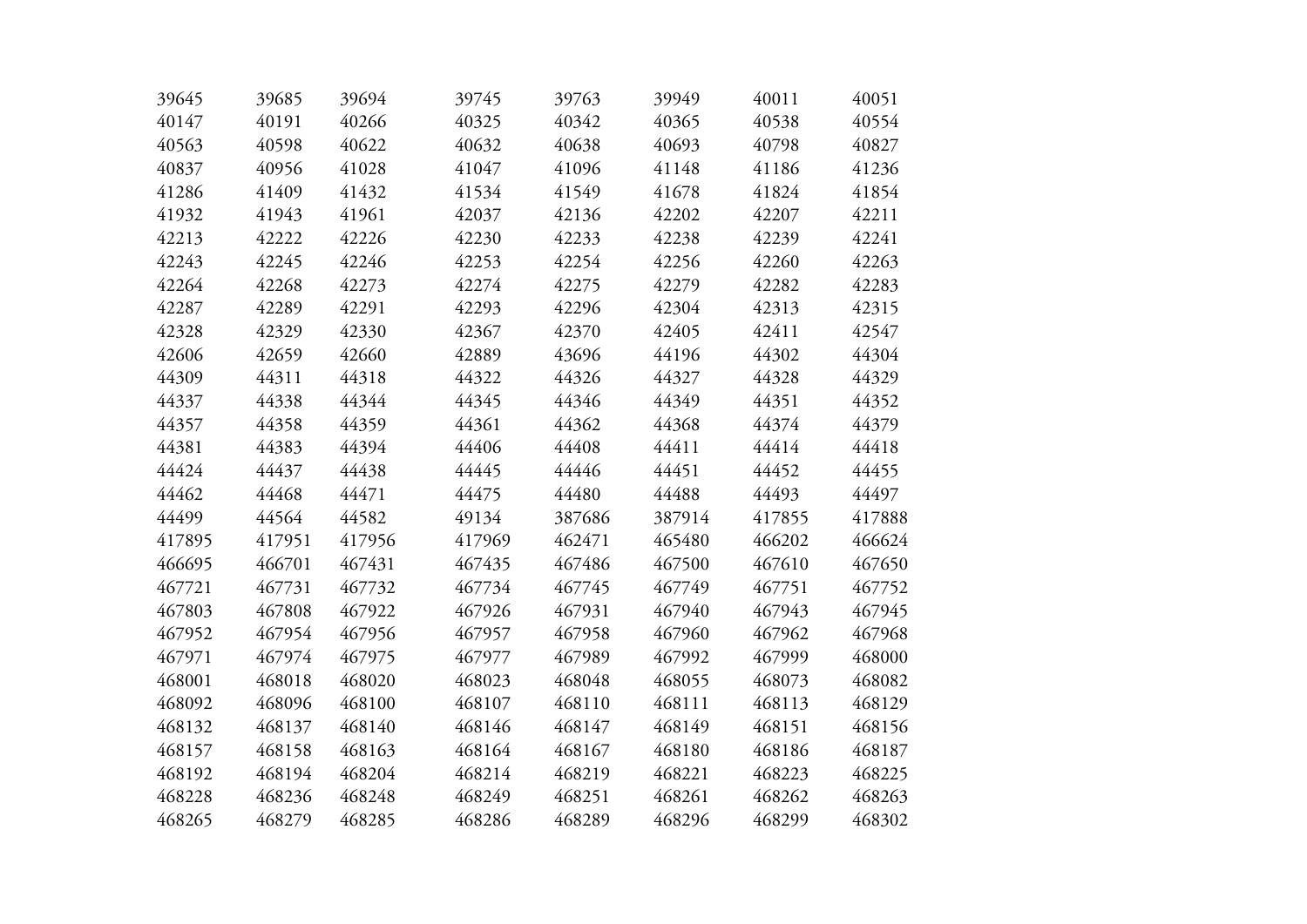| 468303 | 468304 | 468315 | 468329 | 468340 | 468341 | 468347 | 468350 |
|--------|--------|--------|--------|--------|--------|--------|--------|
| 468372 | 468379 | 468409 | 468411 | 468426 | 468434 | 468446 | 468509 |
| 468520 | 468522 | 468577 | 468580 | 468582 | 468587 | 468595 | 468624 |
| 468631 | 468633 | 468638 | 468640 | 468653 | 468683 | 468689 | 468715 |
| 468737 | 468750 | 468828 | 468831 | 468833 | 468837 | 468846 | 468857 |
| 468858 | 468876 | 468883 | 468902 | 468909 | 468920 | 468932 | 468950 |
| 468962 | 468970 | 468971 | 468977 | 468978 | 468979 | 468980 | 468992 |
| 469023 | 469032 | 469038 | 469039 | 469048 | 469050 | 469054 | 469071 |
| 469074 | 469100 | 469121 | 469153 | 469158 | 469220 | 469252 | 469266 |
| 469269 | 469292 | 469322 | 469325 | 469335 | 469359 | 469361 | 469399 |
| 469411 | 469414 | 469427 | 469429 | 469430 | 469442 | 469455 | 469467 |
| 469472 | 469490 | 469491 | 469503 | 469508 | 469534 | 469535 | 469555 |
| 469572 | 469576 | 469585 | 469590 | 469607 | 469609 | 469632 | 469640 |
| 469642 | 469653 | 469684 | 469709 | 469759 | 469768 | 469772 | 469778 |
| 469785 | 469797 | 469800 | 469815 | 469828 | 469845 | 469847 | 469883 |
| 469913 | 469917 | 469945 | 469948 | 469954 | 469973 | 469990 | 470001 |
| 470002 | 470006 | 470011 | 470017 | 470375 | 470422 | 470469 | 470475 |
| 470957 | 470966 | 474633 | 474894 | 475020 | 475338 | 475396 | 475422 |
| 475451 | 475462 | 476091 | 476373 | 476482 | 476493 | 476494 | 476512 |
| 476767 | 477123 | 477307 | 477374 | 478114 | 478155 | 478435 | 478439 |
| 478444 | 478472 | 478486 | 478573 | 478643 | 478659 | 478662 | 478686 |
| 478688 | 478690 | 478730 | 478752 | 478813 | 478849 | 478897 | 478921 |
| 479064 | 479085 | 479174 | 479246 | 479360 | 479377 | 479441 | 479456 |
| 479467 | 479472 | 479521 | 479560 | 479596 | 479628 | 479644 | 479694 |
| 479696 | 479715 | 479734 | 479788 | 479795 | 479858 | 479899 | 479959 |
| 480040 | 480079 | 480164 | 480192 | 480219 | 480272 | 480308 | 480321 |
| 480330 | 480433 | 480465 | 480469 | 480490 | 480503 | 480518 | 480536 |
| 480539 | 480550 | 480563 | 480572 | 480599 | 480615 | 480620 | 480656 |
| 480766 | 480783 | 480857 | 480943 | 480955 | 481000 | 481028 | 481067 |
| 481078 | 481079 | 481082 | 481107 | 481108 | 481116 | 481119 | 481133 |
| 481136 | 481140 | 481146 | 481149 | 481151 | 481161 | 481163 | 481168 |
| 481170 | 481175 | 481206 | 481209 | 481215 | 481217 | 481223 | 481234 |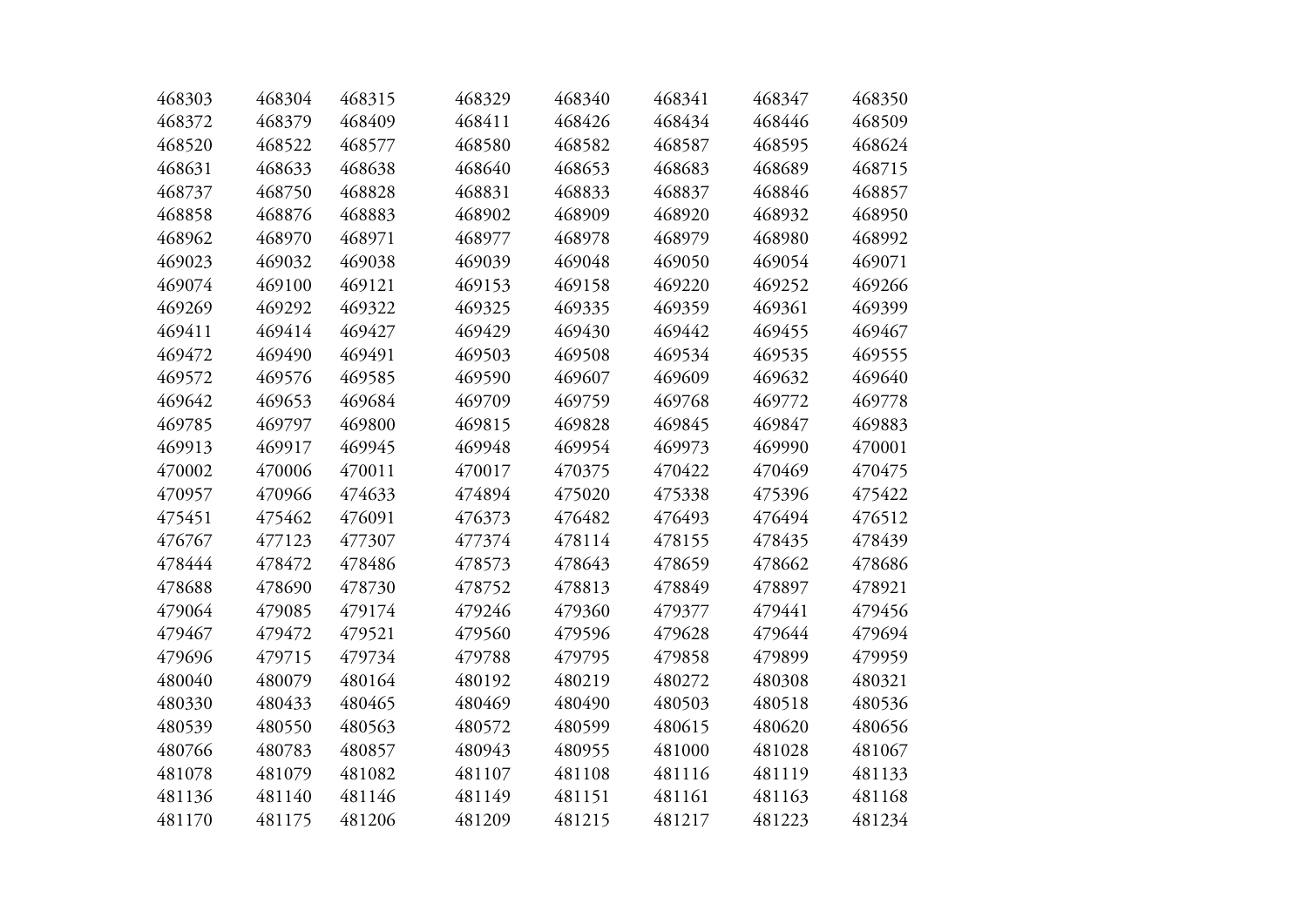| 481262 | 481264 | 481274 | 481290 | 481293 | 481323 | 481340 | 481351 |
|--------|--------|--------|--------|--------|--------|--------|--------|
| 481356 | 481380 | 481384 | 481390 | 481423 | 481471 | 481509 | 481517 |
| 481522 | 481549 | 481593 | 481598 | 481600 | 481602 | 481650 | 481741 |
| 481756 | 481824 | 481841 | 481969 | 482019 | 482168 | 482213 | 482232 |
| 482234 | 482365 | 482381 | 482695 | 482721 | 482792 | 482942 | 483021 |
| 483045 | 483071 | 483079 | 483212 | 483265 | 483304 | 483398 | 483433 |
| 483440 | 483466 | 483479 | 483491 | 483549 | 483551 | 483556 | 483565 |
| 483619 | 483701 | 483711 | 483719 | 483727 | 483745 | 483856 | 483911 |
| 483922 | 483941 | 483950 | 483995 | 484004 | 484141 | 484179 | 485718 |
| 485719 | 485853 | 485880 | 485944 | 486097 | 486111 | 486198 | 486221 |
| 486330 | 486386 | 486397 | 486447 | 486470 | 486490 | 486708 | 487141 |
| 487171 | 487424 | 487477 | 487603 | 487632 | 487648 | 487744 | 487809 |
| 487823 | 487884 | 487995 | 487996 | 488039 | 488049 | 488173 | 488192 |
| 488197 | 488198 | 488215 | 488222 | 488241 | 488286 | 488293 | 488308 |
| 488329 | 488344 | 488355 | 488356 | 488364 | 488365 | 488385 | 488407 |
| 488419 | 488427 | 488450 | 488902 | 488904 | 488908 | 488913 | 488917 |
| 488921 | 488925 | 488930 | 488934 | 488946 | 488948 | 488956 | 488964 |
| 488966 | 488983 | 488989 | 488990 | 488991 | 488999 | 489008 | 489018 |
| 489024 | 489029 | 489030 | 489031 | 489033 | 489036 | 489039 | 489078 |
| 489085 | 489101 | 489111 | 489114 | 489118 | 489119 | 489126 | 489133 |
| 489137 | 489138 | 489152 | 489154 | 489159 | 489164 | 489171 | 489173 |
| 489174 | 489176 | 489177 | 489182 | 489191 | 489198 | 489200 | 489206 |
| 489218 | 489219 | 489220 | 489227 | 489228 | 489229 | 489232 | 489234 |
| 489235 | 489242 | 489259 | 489261 | 489272 | 489275 | 489280 | 489303 |
| 489307 | 489309 | 489313 | 489319 | 489324 | 489329 | 489330 | 489332 |
| 489390 | 489406 | 489411 | 489413 | 489417 | 489418 | 489421 | 489422 |
| 489424 | 489426 | 489431 | 489436 | 489437 | 489439 | 489443 | 489447 |
| 489448 | 489449 | 489453 | 489454 | 489472 | 489476 | 489478 | 489480 |
| 489483 | 489494 | 489497 | 489505 | 489507 | 489512 | 489514 | 489520 |
| 489524 | 489527 | 489528 | 489533 | 489546 | 489553 | 489556 | 489559 |
| 489566 | 489567 | 489569 | 489570 | 489587 | 489588 | 489591 | 489597 |
| 489598 | 489599 | 489603 | 489608 | 489620 | 489626 | 489627 | 489633 |